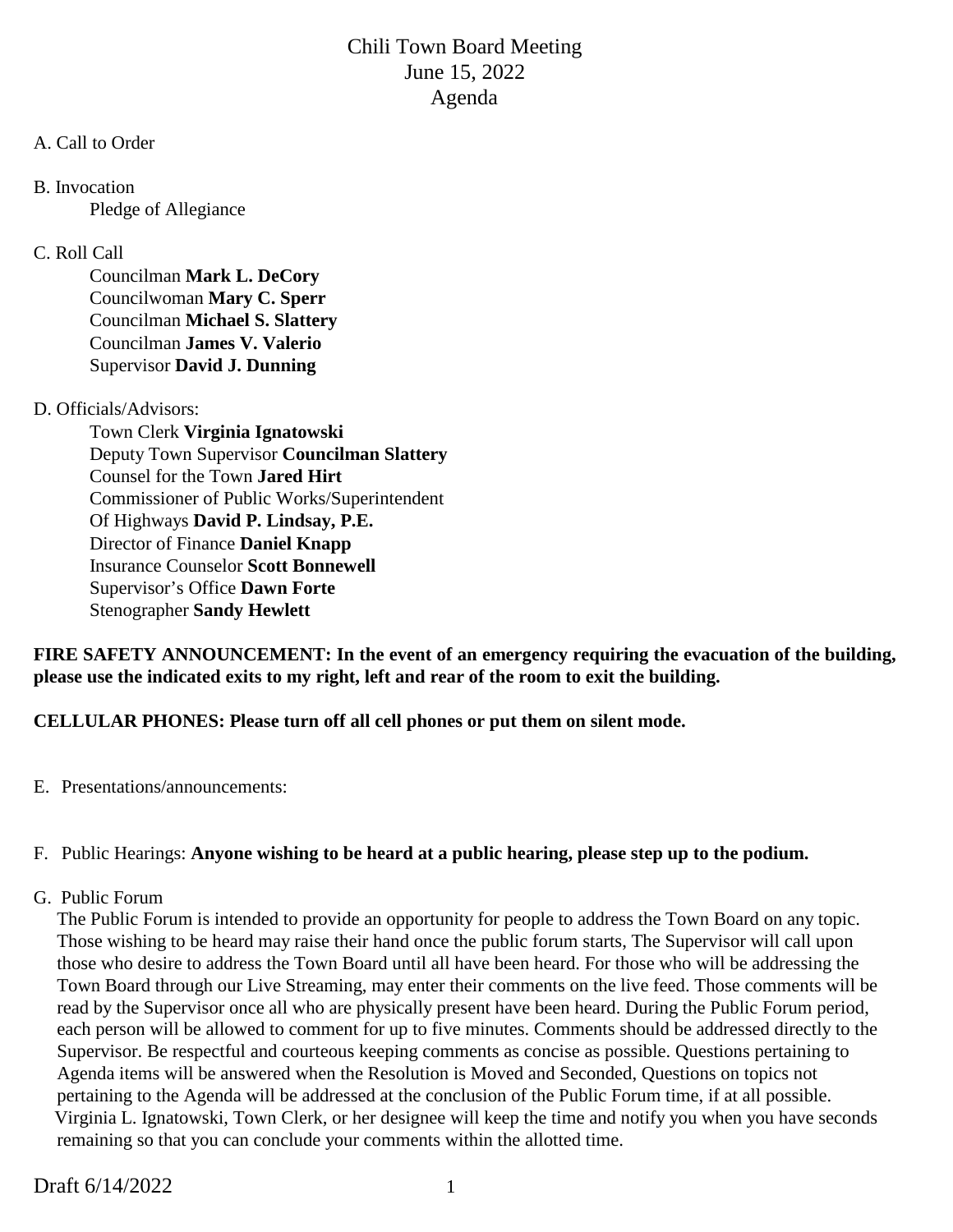H. *Matters of the Supervisor –*

New Matters:

Pending Matters:

*Matters of the Town Council –*

New Matters:

Pending Matters:

## I. Approval of Minutes  $-5/11/2022$

 Reports Submitted – Advanced Payment of Claims – May 2022 Building Department Report – May 2022 Chili Recreation Minutes – 3/15/2022, (No April Mtg.) Conservation Board Minutes – 5/2/2022 Dog Control Reports – May 2022 Historic Preservation Board Minutes – 5/9/2022 Library Board Minutes – 4/26/2022 Monthly Financial Statement – May 2022 Planning Board Minutes – Recreation/Senior Center Report – May 2022 Town Clerk Report – May 2022 Traffic & Safety Committee Minutes – 4/7/2022 Zoning Board Minutes – 3/22/2022

- J. Correspondence
	- 1. Virginia Ignatowski, Town Clerk has received notification that Shane Hirt, Traffic & Safety Committee has resigned; effective May 16, 2022.
	- 2. The Town of Chili has received notification that Derek Huffer, Highway Department is resigning; effective June 16, 2022.
- K. Pending Business
- L. Old Business
- M. New Business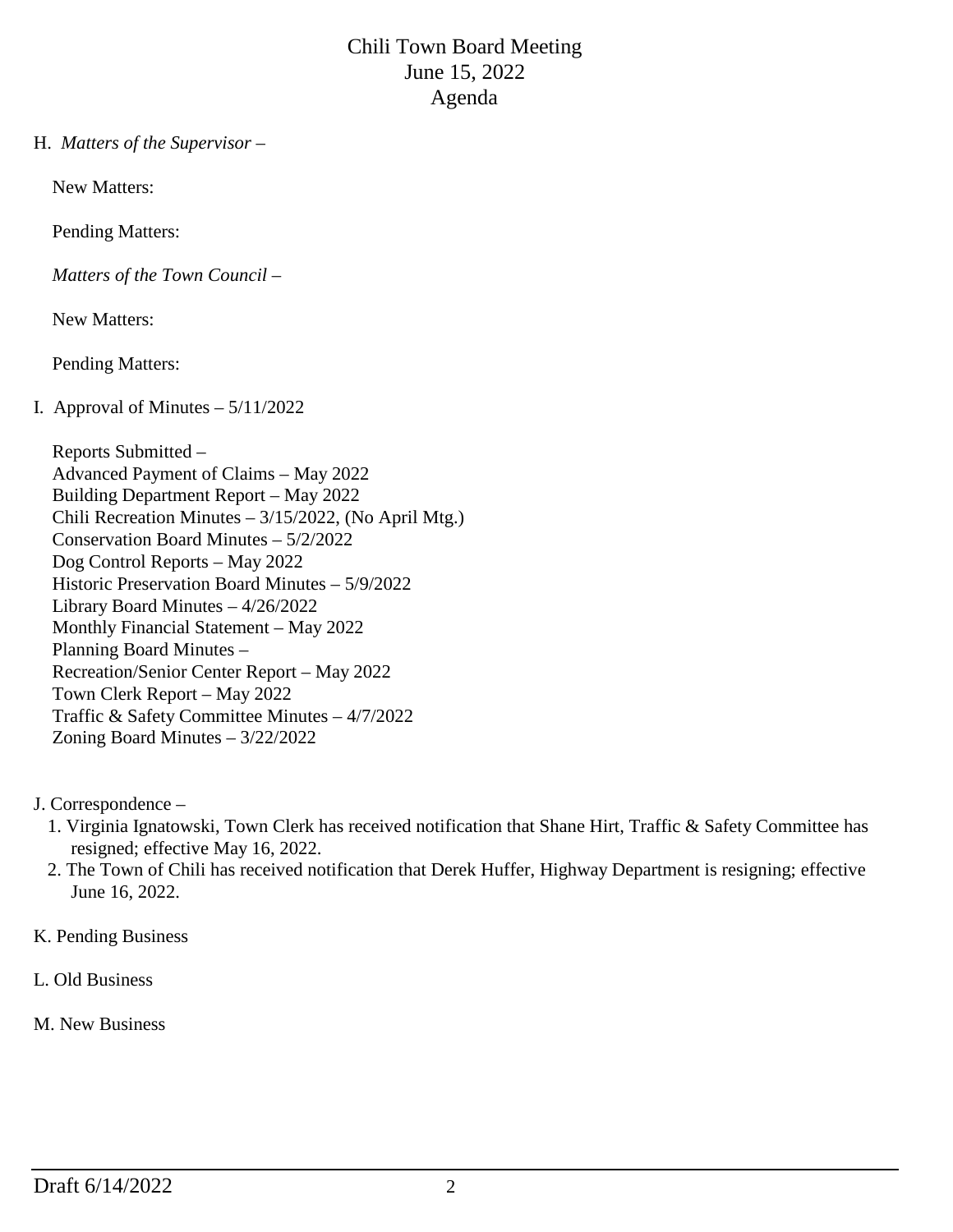### **RESOLUTION #160 RE: In Memory of James F. Batz**

**OFFERED BY: \_\_\_\_\_\_\_\_\_\_\_\_\_\_\_\_\_\_\_ SECONDED BY: \_\_\_\_\_\_\_\_\_\_\_\_\_\_\_\_\_\_\_\_**

**WHEREAS,** we the Town Board of the Town of Chili find it befitting to extend our deepest sympathy to the Batz family during the passing of James Batz, who on April 12, 2022 passed away; and

**WHEREAS,** James Batz served from 8/22/2002 – 7/27/2021 as a Court Attendant - PT for the Town Court; and

**NOW, THEREFORE, BE IT RESOLVED,** that the Town Board of the Town of Chili hereby sets aside this special page of their minutes from this Town Board Meeting in his honor and takes a moment of silence in James Batz's memory. The Town Clerk is hereby directed to send a copy of this resolution to the Batz family.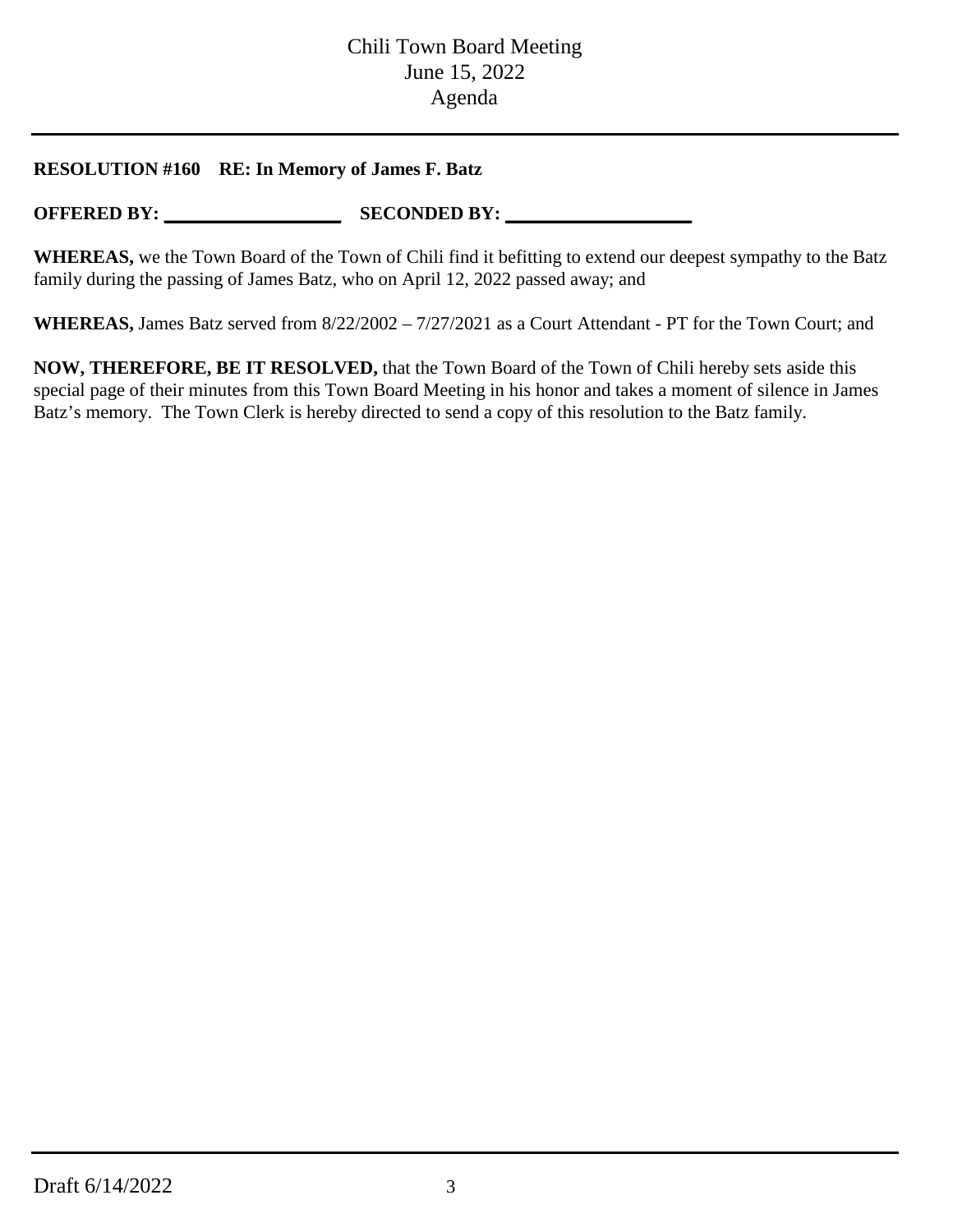## **RESOLUTION #161 RE: In Memory of Ilze Bullwinkel**

**OFFERED BY: \_\_\_\_\_\_\_\_\_\_\_\_\_\_\_\_\_\_\_ SECONDED BY: \_\_\_\_\_\_\_\_\_\_\_\_\_\_\_\_\_\_\_\_**

**WHEREAS,** we the Town Board of the Town of Chili find it befitting to extend our deepest sympathy to the Bullwinkel family during the passing of Ilze Bullwinkel, who on May 15, 2022 passed away; and

**WHEREAS,** Ilze Bullwinkel served from 1/4/2006 – 5/15/2022 as a member of the Conservation Board; and

**NOW, THEREFORE, BE IT RESOLVED,** that the Town Board of the Town of Chili hereby sets aside this special page of their minutes from this Town Board Meeting in her honor and takes a moment of silence in Ilze Bullwinkel's memory. The Town Clerk is hereby directed to send a copy of this resolution to the Bullwinkel family.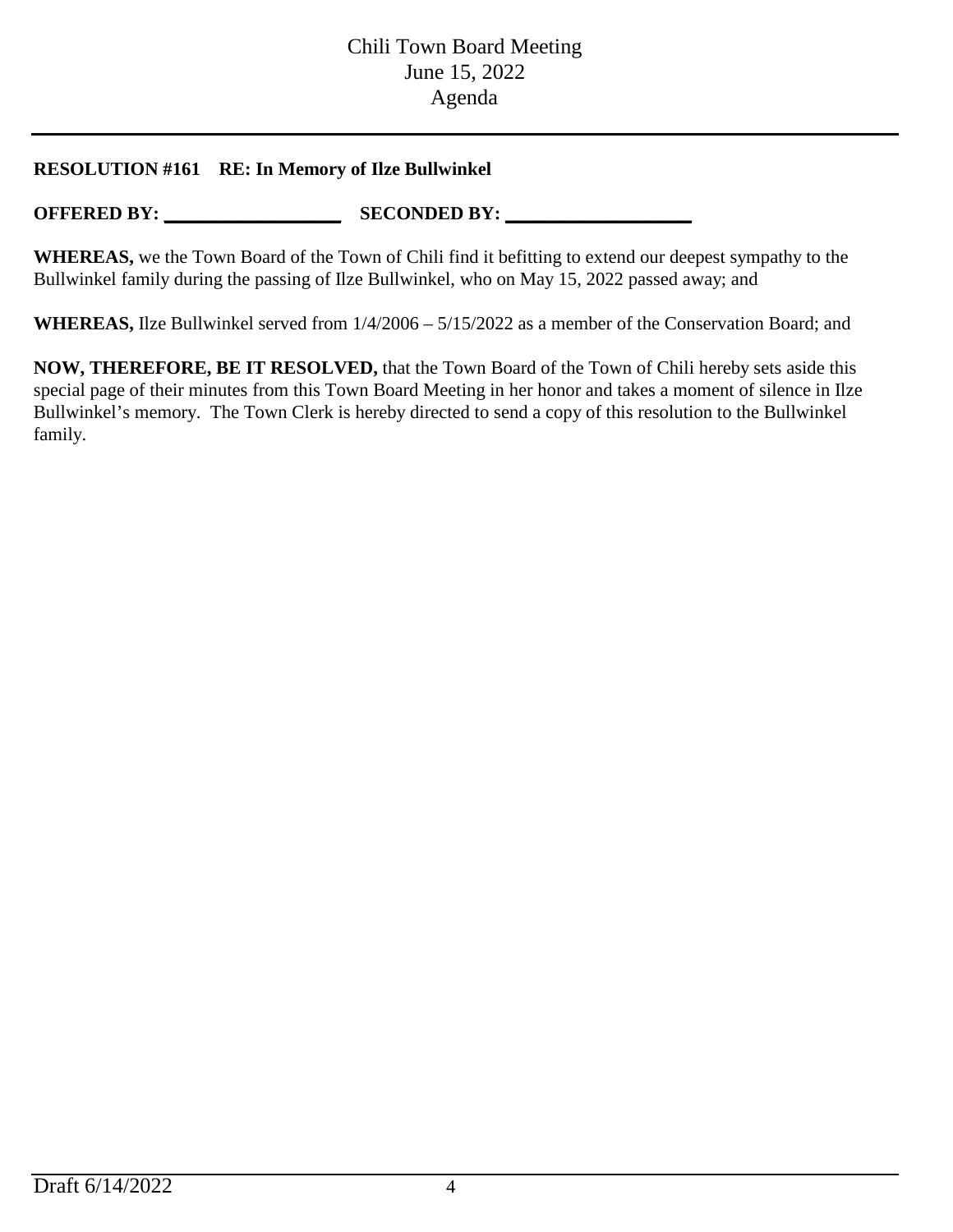## **RESOLUTION #162 RE: In Memory of Larry Smith**

**OFFERED BY: \_\_\_\_\_\_\_\_\_\_\_\_\_\_\_\_\_\_\_ SECONDED BY: \_\_\_\_\_\_\_\_\_\_\_\_\_\_\_\_\_\_\_\_**

**WHEREAS,** we the Town Board of the Town of Chili find it befitting to extend our deepest sympathy to the Smith family during the passing of Larry Smith, who on May 15, 2022 passed away; and

**WHEREAS,** Larry Smith served from 5/15/1989 – 6/14/2002 as a Building Inspector for the Building Department; and

**NOW, THEREFORE, BE IT RESOLVED,** that the Town Board of the Town of Chili hereby sets aside this special page of their minutes from this Town Board Meeting in his honor and takes a moment of silence in Larry Smith's memory. The Town Clerk is hereby directed to send a copy of this resolution to the Smith family.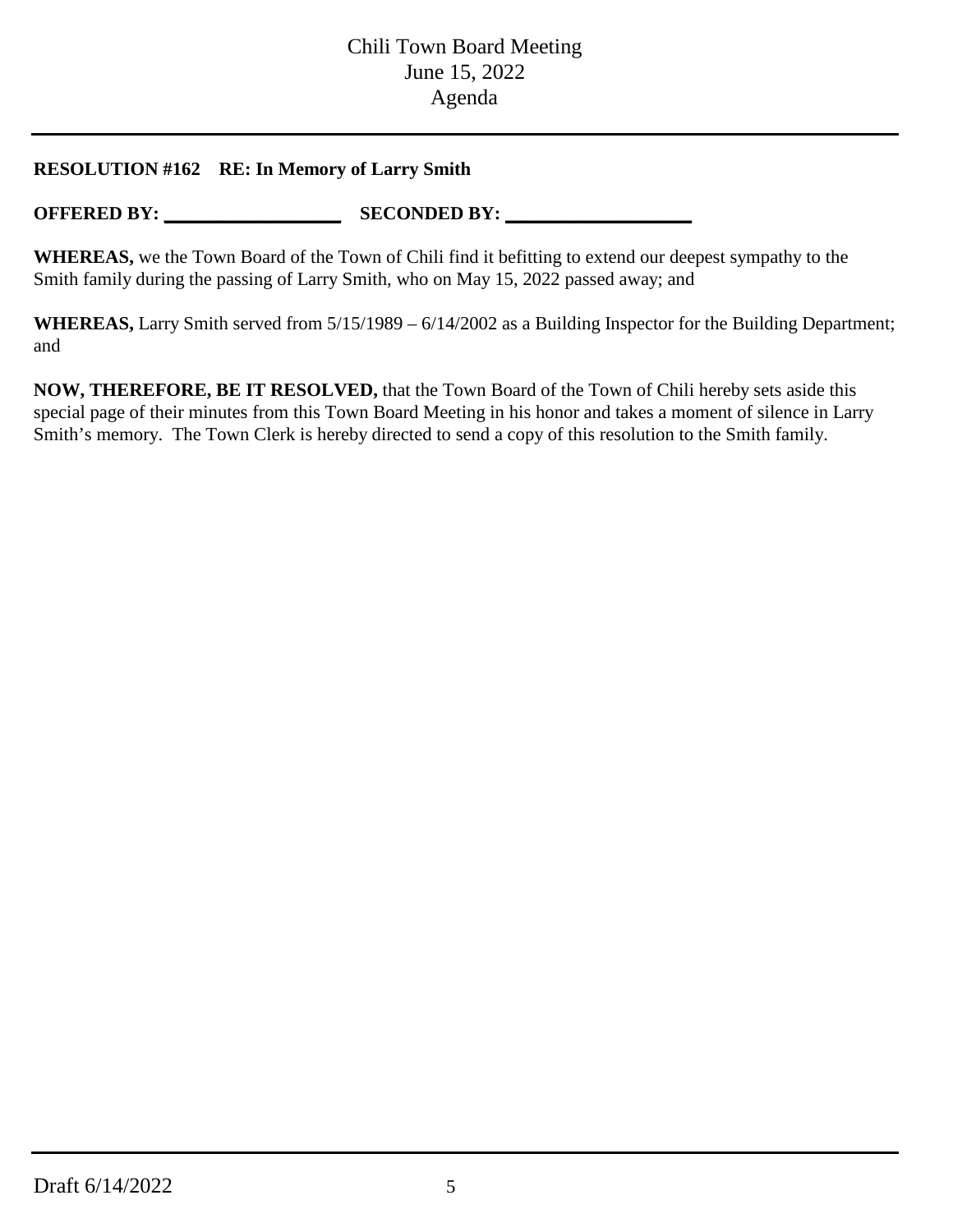### **RESOLUTION #163 RE: 2022 Summer Camp Staff**

**OFFERED BY: \_\_\_\_\_\_\_\_\_\_\_\_\_\_\_\_\_\_\_ SECONDED BY: \_\_\_\_\_\_\_\_\_\_\_\_\_\_\_\_\_\_\_\_**

**BE IT RESOLVED,** that per recommendation of Michael Curley, Parks and Recreation Director, that Anna Muchard and Brooke Chalmers be appointed Summer Camp Site Leaders and paid \$15.25/hour.

#### **RESOLUTION #164 RE: 2022 Budget Amendments**

**OFFERED BY: \_\_\_\_\_\_\_\_\_\_\_\_\_\_\_\_\_\_\_ SECONDED BY: \_\_\_\_\_\_\_\_\_\_\_\_\_\_\_\_\_\_\_\_**

**BE IT RESOLVED,** to transfer \$5,500.00 from A1320.4 (Auditing – Single Audit) to A1430.4 (Personnel – Payroll Processing); and

**BE IT FURTHER RESOLVED,** to transfer \$5,000.00 from A1310.4 (Director of Finance – Software Support) to A1430.4 (Personnel – Payroll Processing).

**RESOLUTION #165 RE: Purchase of Server Licensing**

**OFFERED BY: \_\_\_\_\_\_\_\_\_\_\_\_\_\_\_\_\_\_\_ SECONDED BY: \_\_\_\_\_\_\_\_\_\_\_\_\_\_\_\_\_\_\_\_**

**WHEREAS,** the Director of Management Information Services has determined that the operating system used by a number of Town servers has reached end-of-life; and

**WHEREAS,** maintaining a current operating system is critical to network security; and

**NOW, THEREFORE, BE IT RESOLVED,** that the Director of Management Information Services is hereby authorized to purchase Microsoft Server Datacenter licensing and associated client licenses for a sum not to exceed \$17,500.00 from A1680.2 (Information Technology - Equipment) from Dell under New York State contract.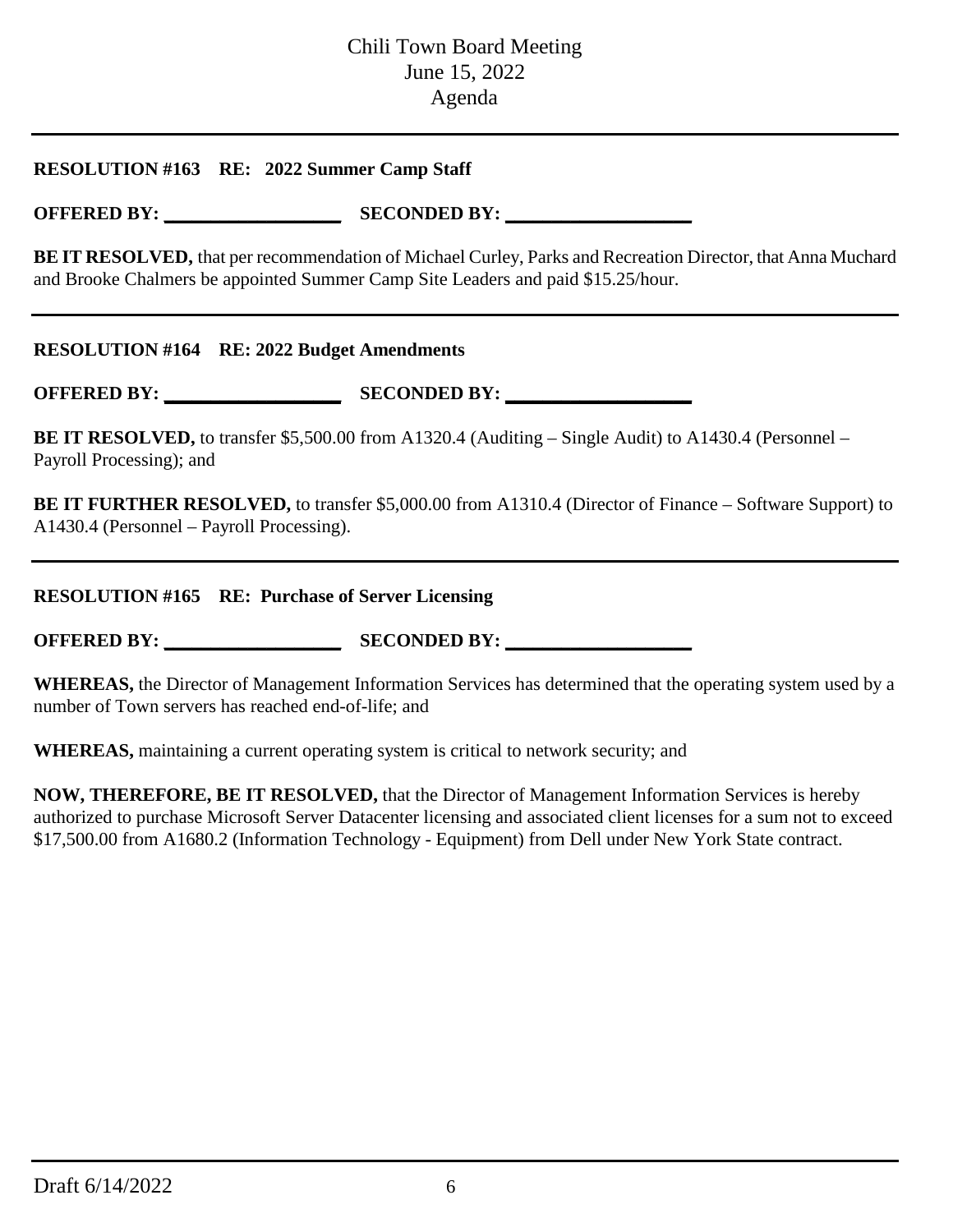#### **RESOLUTION #166 RE: Transfer to Equipment Reserves**

**OFFERED BY: \_\_\_\_\_\_\_\_\_\_\_\_\_\_\_\_\_\_\_ SECONDED BY: \_\_\_\_\_\_\_\_\_\_\_\_\_\_\_\_\_\_\_\_**

**WHEREAS,** an auction of equipment was held in May 2022 and the Town received proceeds of \$15,250.00 for the sale of that equipment; and

**WHEREAS,** it has been advantageous to transfer the auction proceeds to equipment reserves for future use; and

**NOW, THEREFORE, BE IT RESOLVED,** to amend revenue budget DA2665 (Sales of Equipment) by an increase of \$15,250.00 and amend expense budget DA9901.9 (Interfund Transfers) by an increase of \$15,250.00; and

**BE IT FURTHER RESOLVED,** to transfer \$15,250.00 to the Highway Equipment Reserve.

#### **RESOLUTION #167 RE: Chili Fire Department Remove from Active List**

**OFFERED BY: \_\_\_\_\_\_\_\_\_\_\_\_\_\_\_\_\_\_\_ SECONDED BY: \_\_\_\_\_\_\_\_\_\_\_\_\_\_\_\_\_\_\_\_**

**BE IT RESOLVED,** that the following individual(s) be removed from the Chili Fire Department active list effective:

Michael DeReBortis 6/6/2022 (Mutual Aid), Greg Ertel 5/14/2022, Amanda Vaccareli 6/6/2022, Mark Weathersby 3/22/2022

#### **RESOLUTION #168 RE: Secretary to Commissioner of Public Works/Highway Superintendent**

**OFFERED BY: \_\_\_\_\_\_\_\_\_\_\_\_\_\_\_\_\_\_\_ SECONDED BY: \_\_\_\_\_\_\_\_\_\_\_\_\_\_\_\_\_\_\_\_**

**BE IT RESOLVED, Rachel Lingeman be appointed as Secretary to the Commissioner of Public Works/Highway** Superintendent (Exempt) and shall be paid an annual salary of \$46,500.00 effective June 16, 2022 with expenses to be paid by voucher as incurred.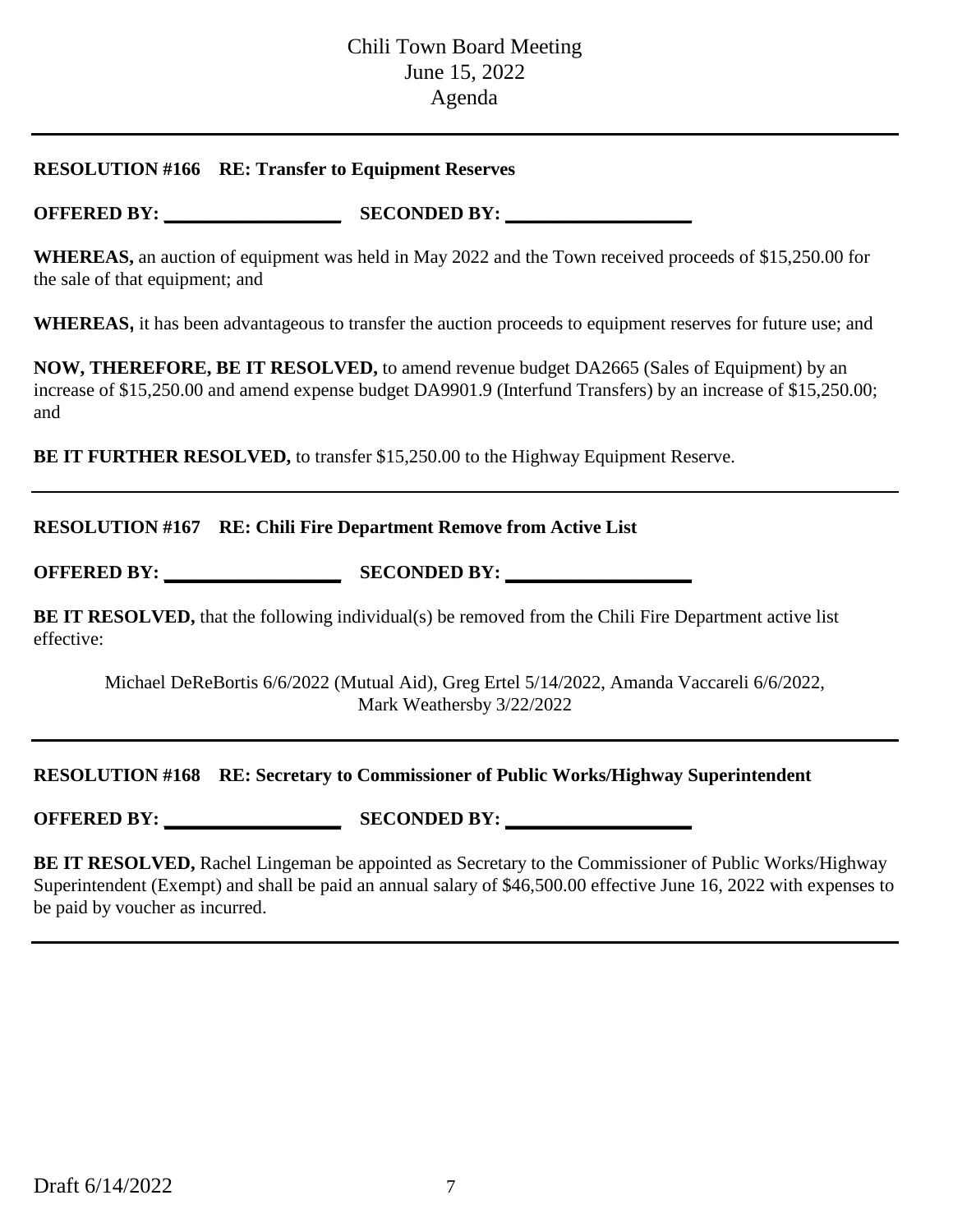#### **RESOLUTION #169 RE: C.H.I.P.S. Budget Amendment**

**OFFERED BY: \_\_\_\_\_\_\_\_\_\_\_\_\_\_\_\_\_\_\_ SECONDED BY: \_\_\_\_\_\_\_\_\_\_\_\_\_\_\_\_\_\_\_\_**

**WHEREAS,** the year 2022 budget for the C.H.I.P.S. account included \$175,000.00; and

**WHEREAS,** the Town of Chili was informed by the State of New York that the 2022 C.H.I.P.S. apportionment for Chili will be \$220,272.17; and

**WHEREAS,** the Town of Chili will be receiving funding under the PAVE NY Program for the rehabilitation and reconstruction of local highways in the amount of \$59,136.17; and

**WHEREAS,** the Town of Chili will be receiving funding under the Extreme Winter Recovery (EWR) Program in the amount of \$47,556.30; and

**WHEREAS,** the Town of Chili will be receiving funding under the Pave Our Potholes (POP) Program in the amount of \$39,424.12; and

**NOW, THEREFORE, BE IT RESOLVED,** to amend accounts DA3501 (State Aid/CHIPS) and DA 5112.4 (CHIPS-contractual) to \$366,388.76.

## **RESOLUTION #170 RE: Establish Letter of Credit for JD & Sons, 100 International Blvd**

**OFFERED BY: \_\_\_\_\_\_\_\_\_\_\_\_\_\_\_\_\_\_\_ SECONDED BY: \_\_\_\_\_\_\_\_\_\_\_\_\_\_\_\_\_\_\_\_**

**BE IT RESOLVED,** that per the recommendation of the Commissioner of Public Works/Superintendent of Highways and Town Engineer that a letter of credit be established for JD & Sons, 100 International Blvd in the amount of \$146,757.25.

Items within the letter of credit include, but are not limited to erosion and sediment control features, storm sewers and post construction storm water management facilities.

## **RESOLUTION #171 RE: Meetings**

**OFFERED BY: \_\_\_\_\_\_\_\_\_\_\_\_\_\_\_\_\_\_\_ SECONDED BY: \_\_\_\_\_\_\_\_\_\_\_\_\_\_\_\_\_\_\_\_**

**WHERAS,** to amend Resolution #1 of 2022; to move the Budget Workshop meeting from 9/1/2022 at 5:00 pm to 9/13/2022 at 5:00 pm to the Chili Community Center, Library Ireland Room.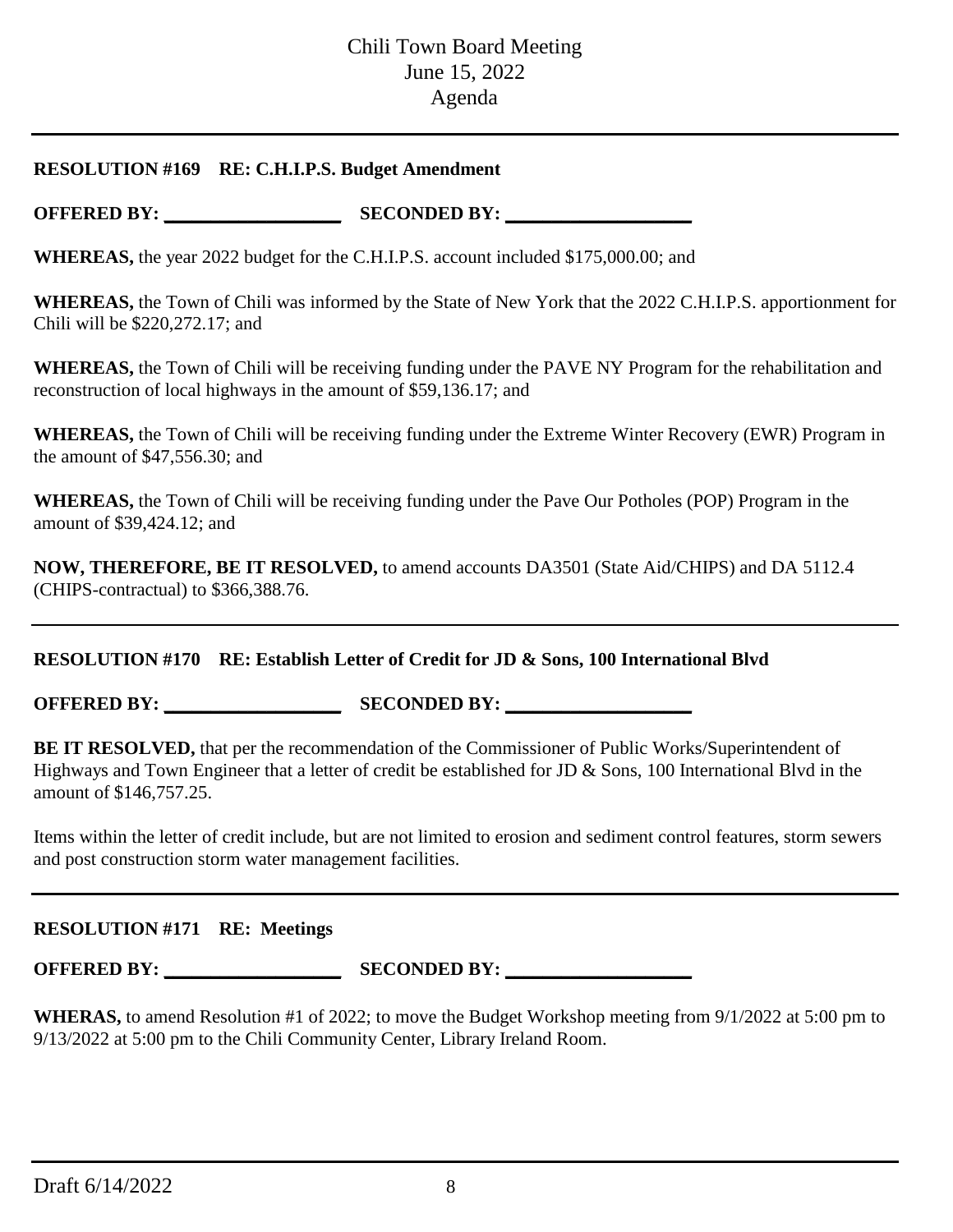#### **RESOLUTION #172 RE: Amendment to State Snow and Ice Agreement**

**OFFERED BY: \_\_\_\_\_\_\_\_\_\_\_\_\_\_\_\_\_\_\_ SECONDED BY: \_\_\_\_\_\_\_\_\_\_\_\_\_\_\_\_\_\_\_\_**

**WHEREAS,** the Town of Chili is under contract with the New York State Department of Transportation to provide snow and ice control on State roads within the Town, and

**WHEREAS,** due to the severity of the winter during 2021/2022, the total cost to perform this service is estimated at \$461,897.68; and

**NOW, THEREFORE, BE IT RESOLVED,** to authorize the Town Supervisor to execute an Amendment to the present Agreement. Said Amendment would increase the estimated cost to perform snow and ice control for the 2021/2022 season to a total amount of \$461,897.68.

## **RESOLUTION #173 RE: Letter of Credit Release #5 for Rose Hill, Phase 3**

**OFFERED BY: \_\_\_\_\_\_\_\_\_\_\_\_\_\_\_\_\_\_\_ SECONDED BY: \_\_\_\_\_\_\_\_\_\_\_\_\_\_\_\_\_\_\_\_**

**WHEREAS,** that per recommendation of the Commissioner of Public Works and Town Engineer that \$114,148.35 be released from the letter of credit #520006988 with Tompkins Community Bank for Rose Hill, Phase 3, leaving a balance of \$334,061.88; subject to engineering fees and street light bills to the Town.

**RESOLUTION #174 RE: Conservation Board**

**OFFERED BY: \_\_\_\_\_\_\_\_\_\_\_\_\_\_\_\_\_\_\_ SECONDED BY: \_\_\_\_\_\_\_\_\_\_\_\_\_\_\_\_\_\_\_\_**

**BE IT RESOLVED,** that Matt Sinacola be appointed to the Conservation Board to complete the term of Izle Bullwinkle; term to expire on December 31, 2022.

## **RESOLUTION #175 RE: Ethics Committee**

**OFFERED BY: \_\_\_\_\_\_\_\_\_\_\_\_\_\_\_\_\_\_\_ SECONDED BY: \_\_\_\_\_\_\_\_\_\_\_\_\_\_\_\_\_\_\_\_**

**BE IT RESOLVED,** that Lindsay Gozzi-Theobald be appointed to the Ethics Committee for a three (3) year term to expire on December 31, 2024.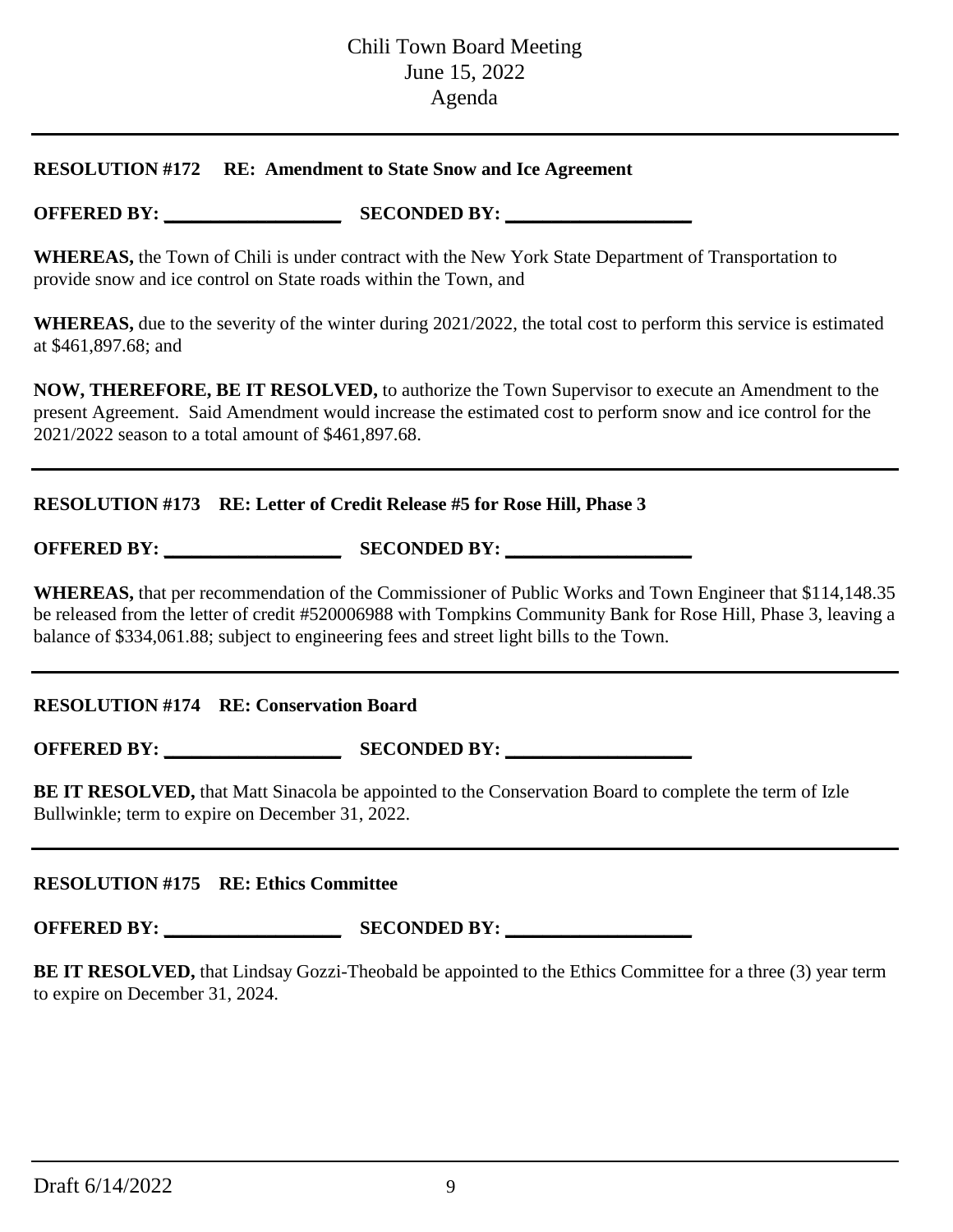#### **RESOLUTION #176 RE: Traffic & Safety Committee**

**OFFERED BY: \_\_\_\_\_\_\_\_\_\_\_\_\_\_\_\_\_\_\_ SECONDED BY: \_\_\_\_\_\_\_\_\_\_\_\_\_\_\_\_\_\_\_\_**

**BE IT RESOLVED,** that Jack Merritt be appointed to the Traffic & Safety Committee to complete the term of Shane Hirt; term to expire on December 31, 2022.

#### **RESOLUTION #177 RE: May 18, 2022 Abstract**

**OFFERED BY: \_\_\_\_\_\_\_\_\_\_\_\_\_\_\_\_\_\_\_ SECONDED BY: \_\_\_\_\_\_\_\_\_\_\_\_\_\_\_\_\_\_\_\_**

**WHEREAS,** January 3, 2022 Resolution #1 authorized vouchers to be paid May 18, 2022, by all Council signing a waiver form; and

**WHEREAS,** Council did authorize by a majority vote vouchers 40718-40727, 40731-40751, 40053, 40756, 40760-40766, 40769-40788, 40790-40801, 40803-40809, 40813-40821 totaling \$489,619.63 to be paid from the Distribution Account as presented by Virginia Ignatowski, Town Clerk; and

**NOW, THEREFORE, BE IT RESOLVED,** to note for the record the above listed vouchers were paid from the following funds:

| General Fund                     | \$<br>127,657.20 |
|----------------------------------|------------------|
| <b>Admin Facility Reserve</b>    | 341, 304. 24     |
| Highway Fund                     | 14,614.06        |
| Library Fund                     | 3,532.08         |
| Drainage District                | 1,230.19         |
| <b>Fire Protection Districts</b> | 256.88           |
| Sidewalk Districts               | 1,024.98         |
| <b>Total Abstract</b>            | 489,619.63       |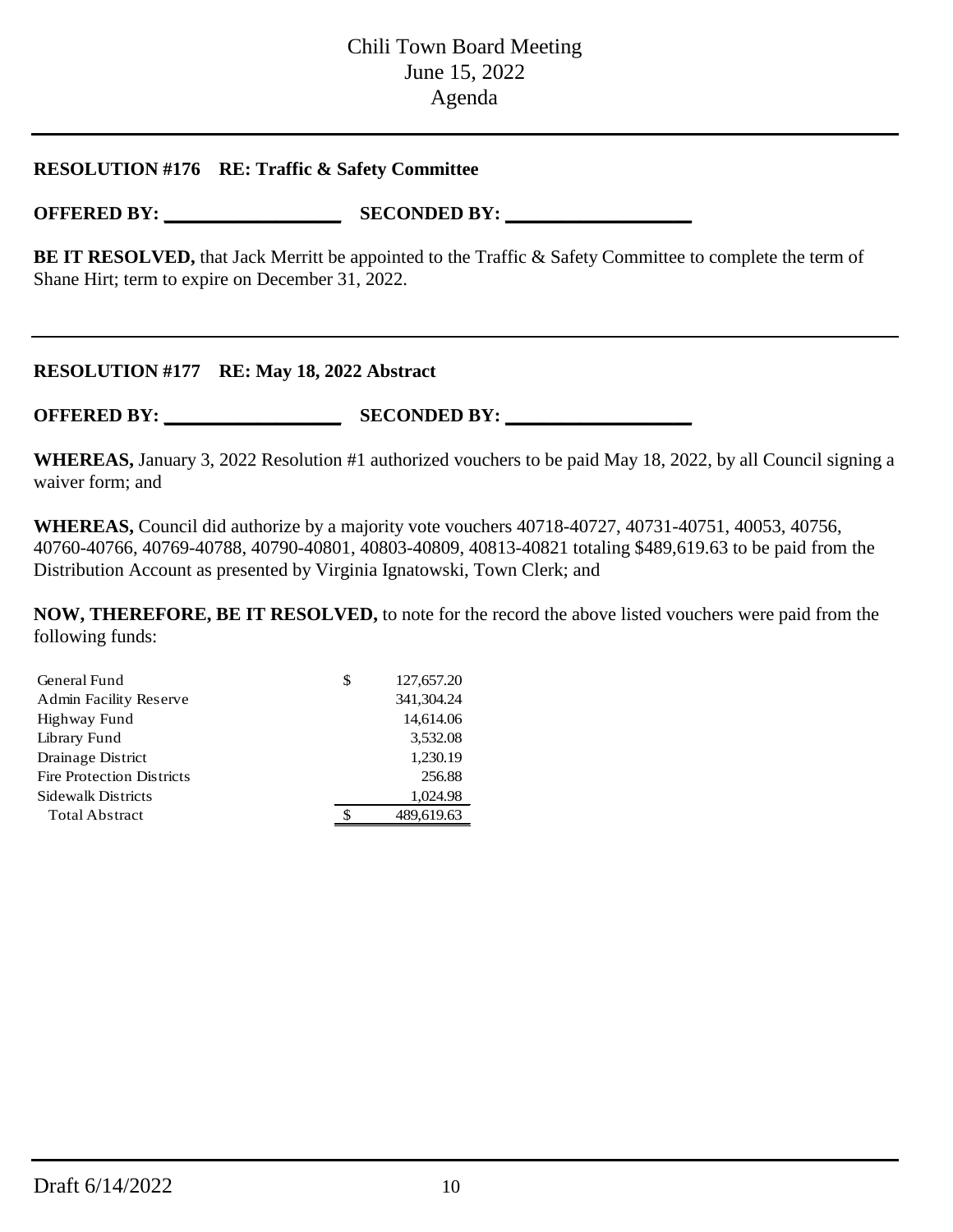#### **RESOLUTION #178 RE: June 1, 2022 Abstract**

**OFFERED BY: \_\_\_\_\_\_\_\_\_\_\_\_\_\_\_\_\_\_\_ SECONDED BY: \_\_\_\_\_\_\_\_\_\_\_\_\_\_\_\_\_\_\_\_**

**WHEREAS,** January 3, 2022 Resolution #1 authorized vouchers to be paid June 1, 2022, by all Council signing a waiver form; and

**WHEREAS,** Council did authorize by a majority vote vouchers 40767-40768, 40789, 40822-40828, 40836-40838, 40848, 40852-40874, 40883-40891, 40895-40896, 40898-40938 totaling \$396,599.48 to be paid from the Distribution Account as presented by Virginia Ignatowski, Town Clerk; and

**NOW, THEREFORE, BE IT RESOLVED,** to note for the record the above listed vouchers were paid from the following funds:

| General Fund                     | \$<br>82,323.41 |
|----------------------------------|-----------------|
| <b>Admin Facility Reserve</b>    | 170,014.72      |
| <b>General Fleet Reserve</b>     | 13,121.57       |
| Highway Fund                     | 70,684.54       |
| Library Fund                     | 3,550.65        |
| H60 Community Center             | 41,444.61       |
| Drainage District                | 1,083.47        |
| <b>Street Lighting Districts</b> | 14,376.51       |
| <b>Total Abstract</b>            | 396,599.48      |
|                                  |                 |

## **RESOLUTION #179 RE: June 15, 2022 Abstract**

**OFFERED BY: \_\_\_\_\_\_\_\_\_\_\_\_\_\_\_\_\_\_\_ SECONDED BY: \_\_\_\_\_\_\_\_\_\_\_\_\_\_\_\_\_\_\_\_**

**BE IT RESOLVED,** to pay vouchers 40802, 40939, 40942-40995, 40997-40999, 41001, 41003, 41006-41037 totaling \$198,594.36 to be paid from the Distribution Account as presented to the Town Board by Virginia Ignatowski, Town Clerk:

| General Fund                     | S | 82,943.33  |
|----------------------------------|---|------------|
| Admin Facility Reserve           |   | 2,586.68   |
| Highway Fund                     |   | 108,557.64 |
| Library Fund                     |   | 3,718.75   |
| Drainage District                |   | 485.43     |
| <b>Fire Protection Districts</b> |   | 302.53     |
| <b>Total Abstract</b>            |   | 198,594.36 |
|                                  |   |            |